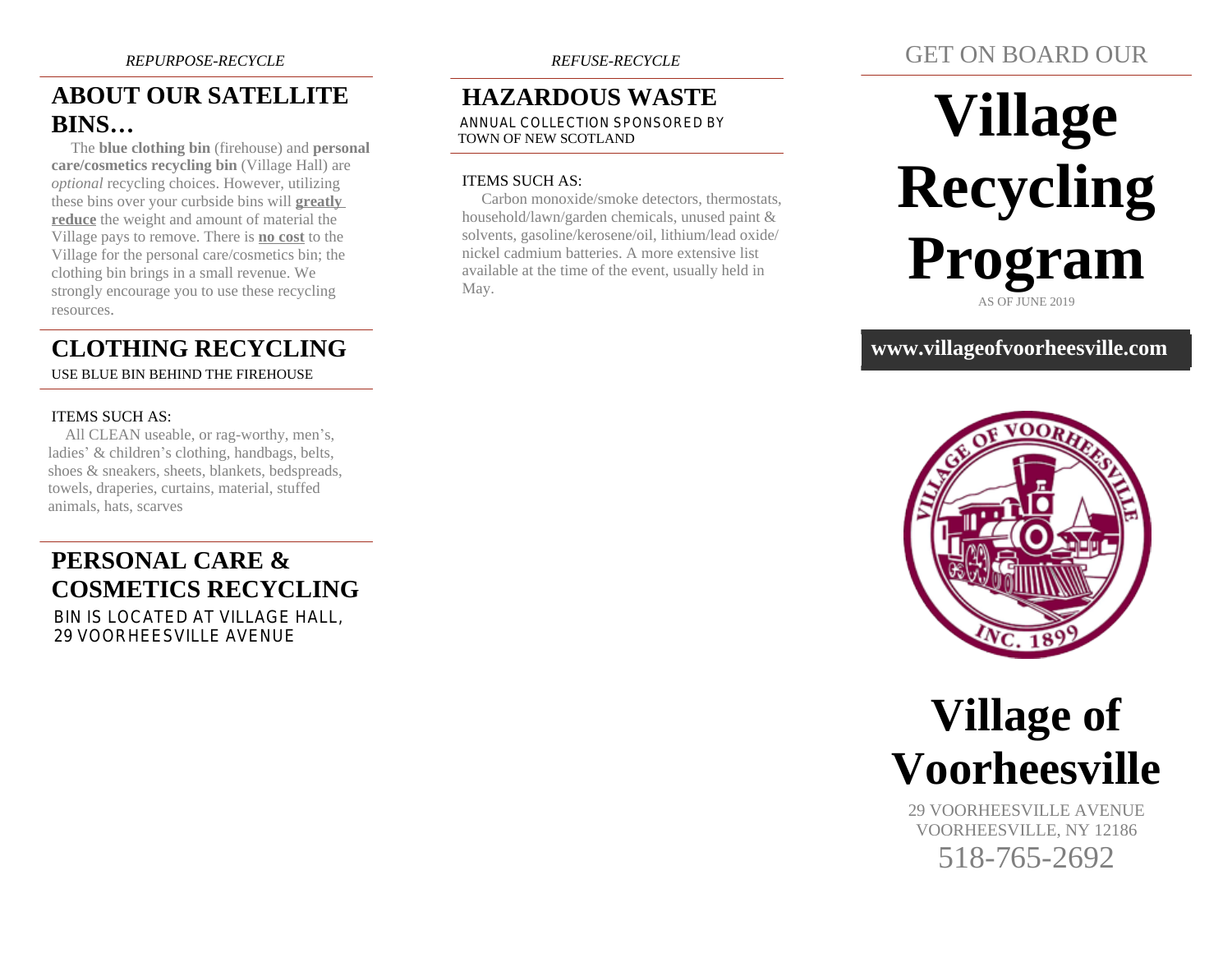#### ACCEPTABLE ITEMS:

 Toothpaste tubes, toothbrushes, dental floss containers, lipstick/chap stick tubes, lip liner pencils, mascara tubes, eye shadow cases/tubes, eyeliner cases/pencils, foundation packaging, concealer tubes/sticks, shampoo/conditioner/hair gel, hand/body lotion, tubes/bottles, hair paste jars, soap/body wash bottles & tubes, blush/bronzer cases, shave foam tubes (no cans), powder cases

## NOT ACCEPTED:

 Hair spray cans, nail polish & nail polish remover bottles